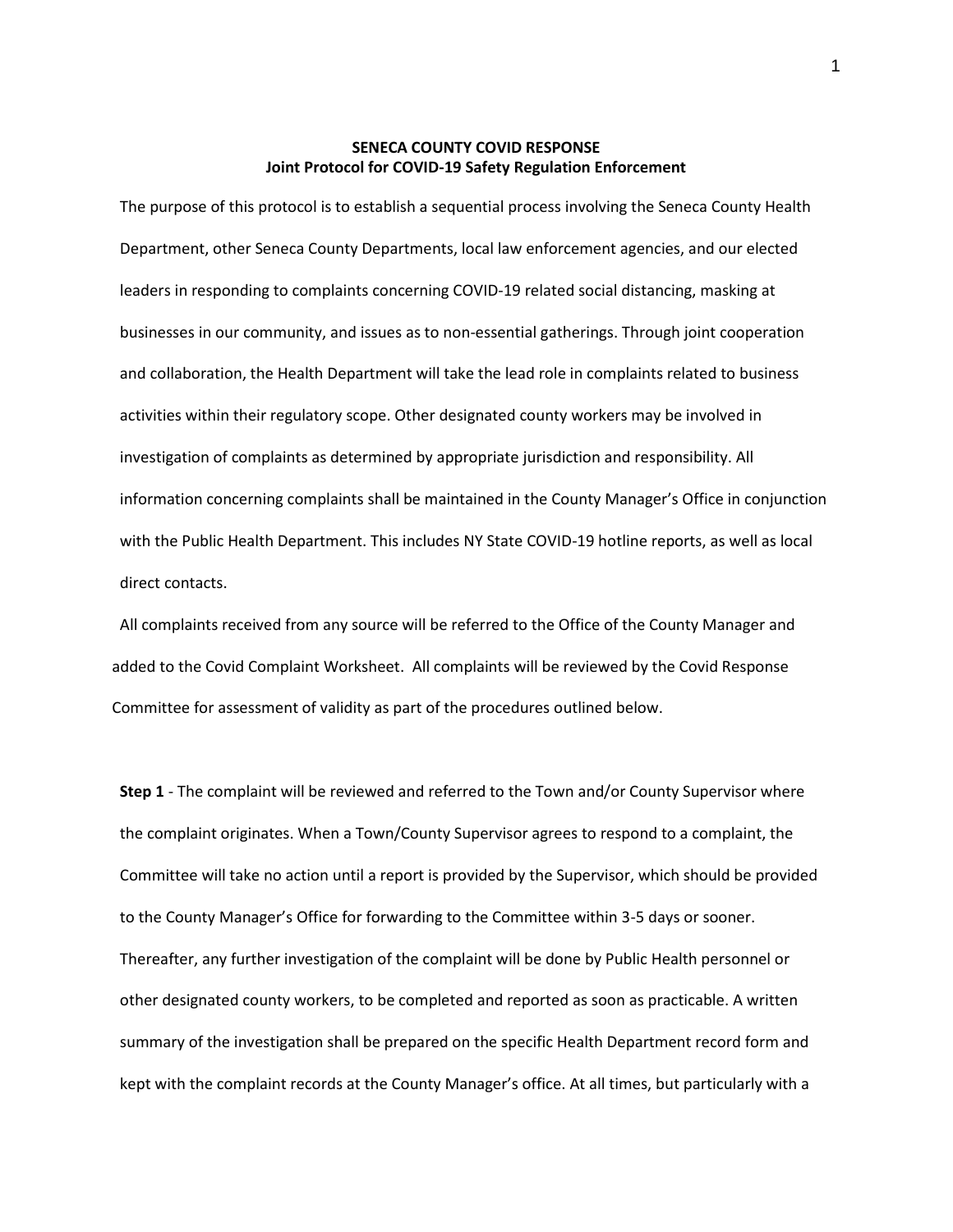first complaint, every effort shall be made to provide the subject of the complaint additional education, materials, and guidance for compliance with the COVID-19 prevention measures. The subject of the complaint will be advised to contact the Public Health Office as well as refer them to NY FORWARD for further guidance or questions as necessary.

### **THE PURPOSE OF STEP 1 IS EDUCATION, COMMUNICATION AND COMPLIANCE**

**Step 2** – Upon the receipt of a second verified complaint, or as the result of a compliance visit, a formal Letter of Warning shall be issued through the Health Department reminding the subject that a failure to comply with the COVID-19 requirements may result in fines and other sanctions. However, information shall again be provided, including a continued offer of education and assistance.

## **THE PURPOSE OF STEP 2 IS COMPLIANCE AND CLEAR WARNING OF POSSIBLE SANCTIONS**

**Step 3** – Upon the receipt of a third verified complaint or a follow-up compliance visit, the matter will be referred for review by the Committee. At the direction of the Committee, a Notice of Violation (NOV) or other action pursuant to Public Health Law 12-b shall be taken to bring the business or entity into compliance. A NOV will be sent to set forth the maximum sanction provided by statute or regulation. It will also provide notice to the subject of the complaint that a Consent Order in lieu of Administrative Hearing is available.

# **NO SANCTION OR PENALTY IS IMPOSED SOLELY ON AN ANONYMOUS COMPLAINT. COMPLIANCE AND DETERRENCE IS THE PURPOSE OF STEP 3 AND BEYOND**

### **SANCTION PROCESS**

When the Committee determines that a Notice of Violation (NOV) is needed to enforce the COVID-19 prevention requirement, or otherwise, the Director, after consultation with legal counsel, a Notice of Violation ("NOV") will issue a Notice of Violation and have this served upon the subject of the complaint. The NOV will specify the regulation that was violated, with the date, time and general nature of the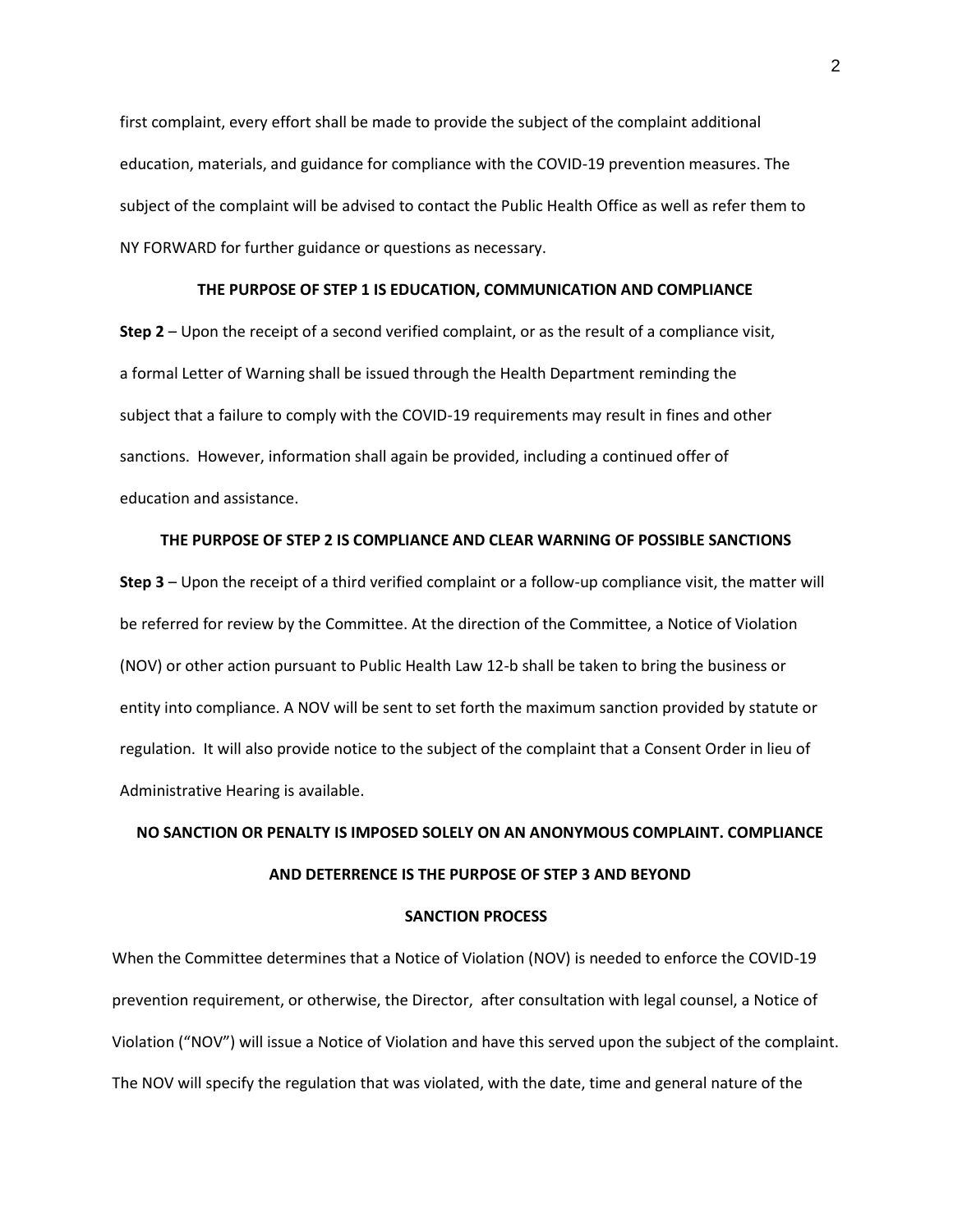violation. The maximum penalty that may be imposed if the complaints are upheld by the Hearing Officer will be included in the letter. The subject of a violation has the right to a hearing by a designated administrative hearing officer appointed by the Board of Health. A violation may be sustained by the "preponderance of the evidence" standard. Hearsay is admissible evidence in an administrative proceeding, but the weight given to the evidence is in the discretion of the hearing officer. The subject may call witnesses or testify on their own behalf. Cross-examination of witnesses is permitted. If the violation is determined to have been committed, the hearing office recommends a sanction to be imposed, within the restrictions of the Public Health Law or regulations. The county representative appearing before the Hearing Officer will recommend to the Hearing Officer sanctions as set forth below, with the understanding that the Hearing Officer is not bound by such recommendation. The Board of Health reviews the recommendation of the hearing officer and may confirm the violation and sanction, or make an alternative decision. In lieu of proceeding to a hearing, the Subject may be allowed to enter into a "CONSENT AGREEMENT and ORDER", whereby the Subject admits to the violation or violations, agrees to come into compliance with the outstanding issues, and further agrees to other terms as may be appropriate based upon the nature of the violations. The Director, after consultation with the Committee, may offer the subject a "Consent Order or Stipulation" wherein the Subject consents to the finding of the violation in exchange for a specified sanction. Typically this consent order will provide for suspended or reduced monetary penalty from the maximum. The Consent Order is ratified or rejected by the Board of Health at their discretion.

| Offense Level | Individual | <b>Small Business</b> | Larger Business/Chains/Franchise |
|---------------|------------|-----------------------|----------------------------------|
| $1st$ NOV     | \$50.00    | \$100.00              | \$500.00                         |
| $2nd$ NOV     | \$100.00   | \$250.00              | \$1,000.00                       |
| $3rd$ NOV     | \$250.00   | \$500.00              | \$1,500.00                       |

Monetary sanctions under this provision are established for Subjects as follows: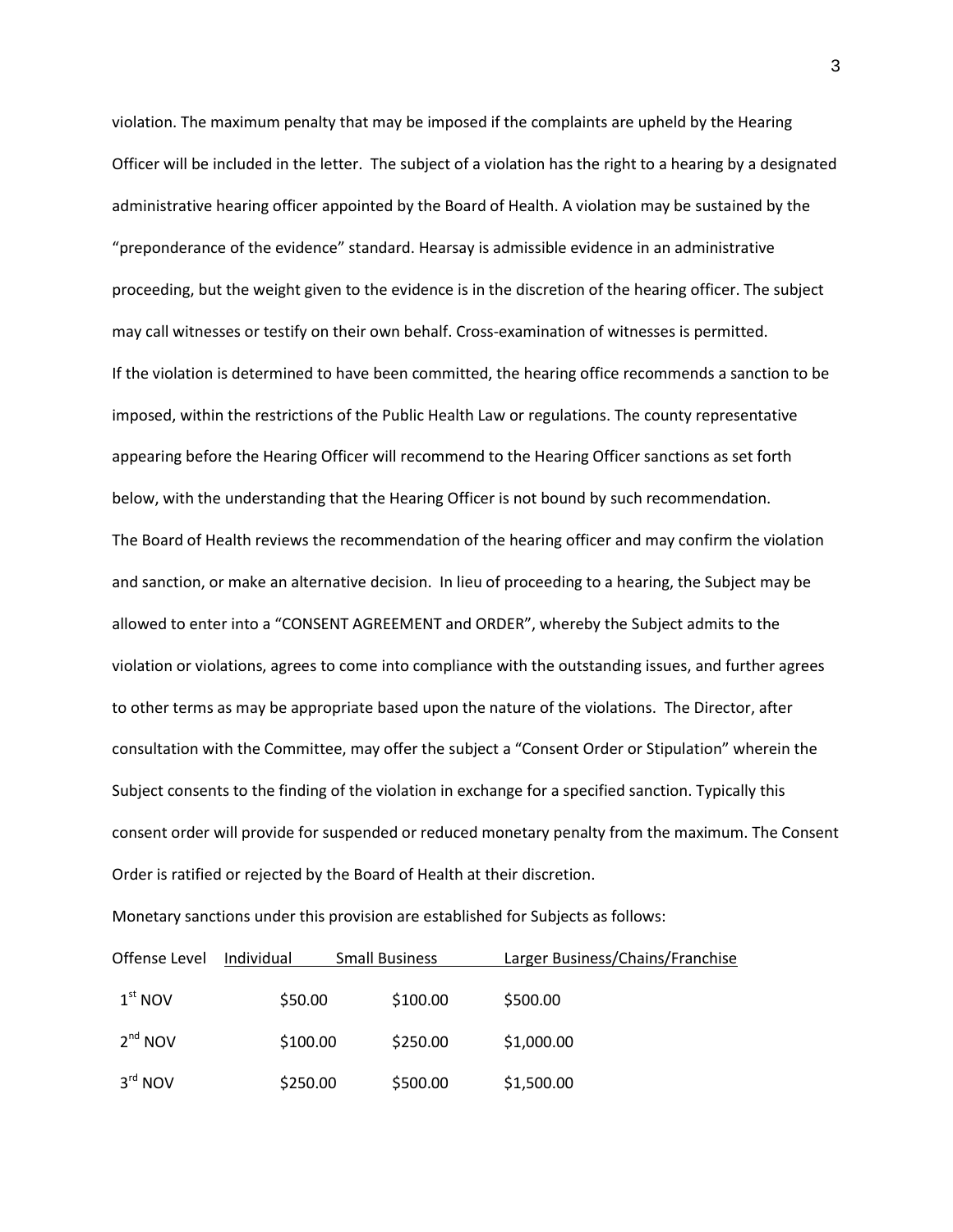4<sup>th</sup> or subsequent violations are subject to maximum sanction per law or regulation.

**\*Note 1:** Small Business shall include business operations with 25 or fewer employees, and not a "chain" or "franchise" operation.

**Note 2:** All monies recovered by the Health Department via penalties or fines must be reported to the State Health Department. This may form the basis for a deduction or offset from future funding from the state to the local department.

In addition,  $2^{nd}$  or further verified complaints or incidents may provide for other sanctions, which may include but not limited to: compliance issues reported to appropriate licensing/regulating agencies; other agency or department actions to include reduction of occupancy or withdrawal of certificate of occupancy; judicial intervention for civil sanctions or injunctive relief; or referral for criminal prosecution.

This protocol will go into effect upon approval by the Board of Supervisors. It is further understood that this protocol is under continuous review by the Covid Response Committee for recommendation to the Board of Supervisors for further action.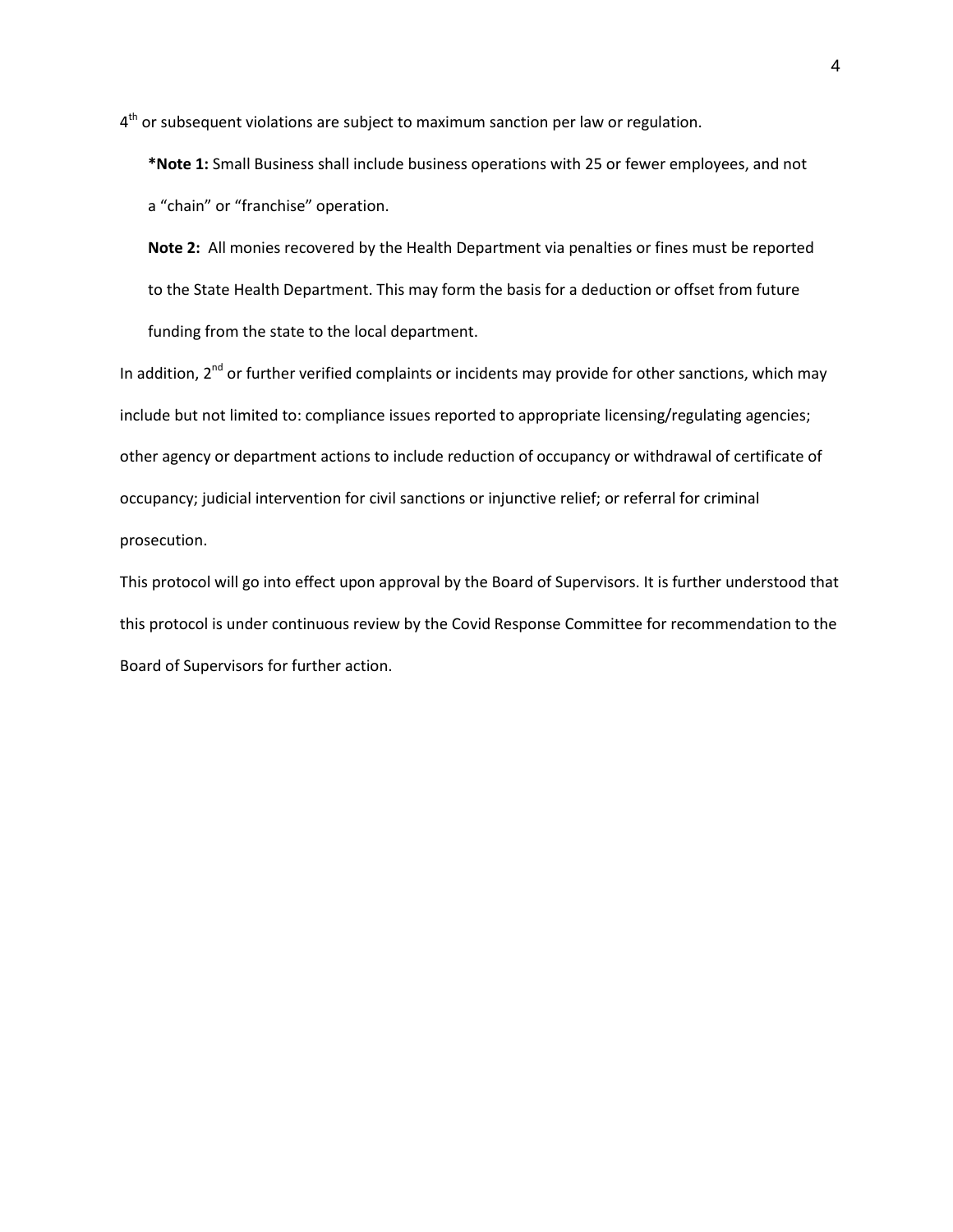#### **OUTLINE OF REPSONSIBILITY AND ORGANIZATION**

The Seneca County Public Health Director ("Director") is considered the "action" or otherwise responsible person for all public health matters related to the COVID 19 pandemic response, just as in any public health related matter. When not available, the Deputy Director or the Director's designee acts with the authority of the Director.

The County Manager shall act as the administrative coordinator for the Covid Response Committee. The County Manager and the Chairman of the Board of Supervisors provide additional guidance and direction via their involvement with the Finger Lakes Control Room/NY Forward.

The Chairman of the Board of Supervisors will appoint members to the COVID Response Committee who in turn will name a Chairperson to lead the actions and decisions of the Committee. As of this date, the members of the Covid Response Committee are:

Chairman, Tom Murray, Supervisors Borst, Enslow Ferrara and Garlick-Lorenzetti, County Attorney Ettman, Director of Public Health Swinehart, Director of Environmental Services King, Director of Emergency Management Taylor and County Manager Mitchell Rowe.

Certain basic concepts to the compliance and, as necessary, enforcement process:

1) The primary goal of the COVID-19 pandemic response program is to minimize the spread of the disease through identified practices and defined guidelines for the community as a whole.